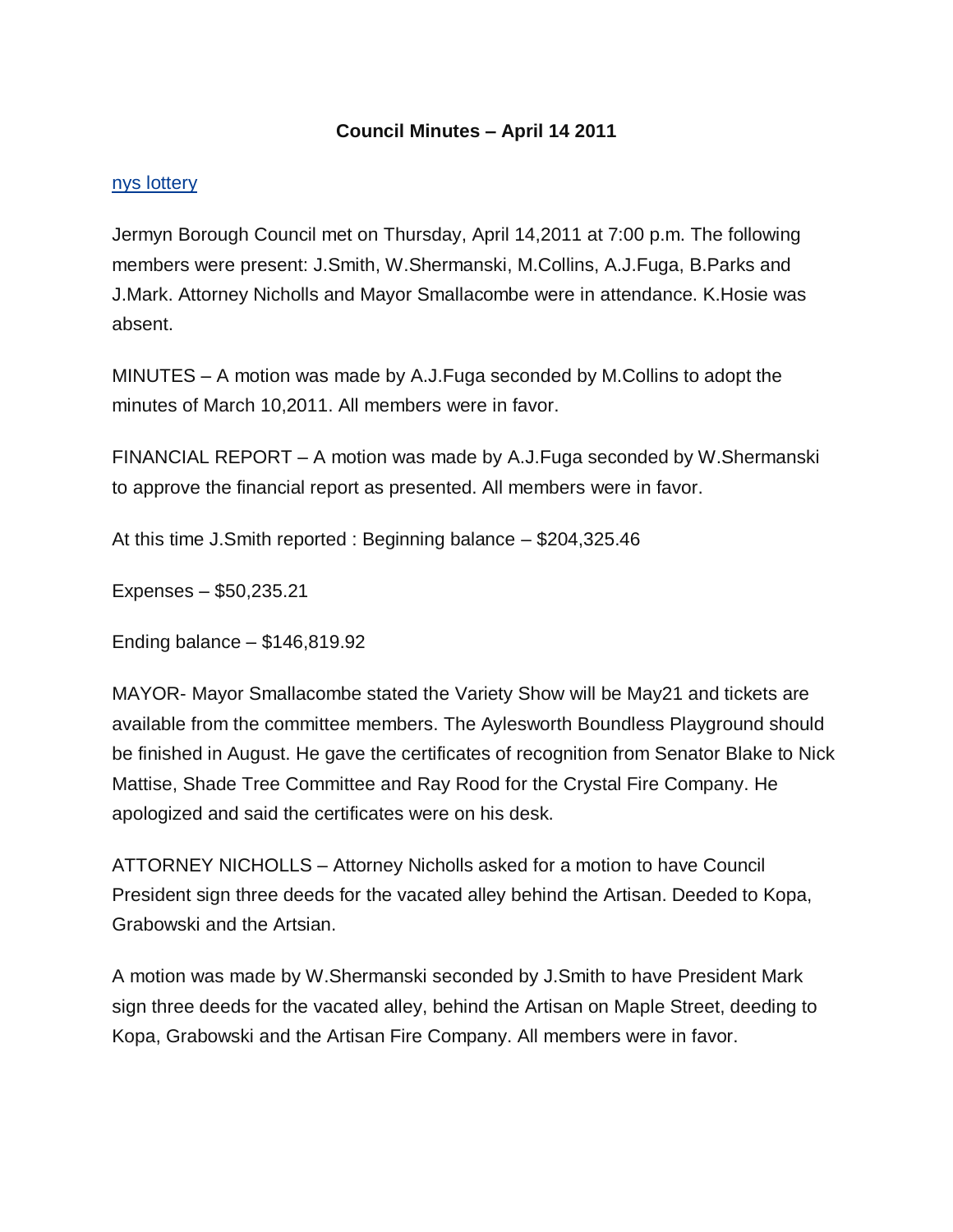Attorney Nicholls informed Council that the Deluchy property was purchased by the Borough at a judicial sale on March 23, for a cost of \$9100.00 .He said it will take 30 to 60 days to have the sale confirmed and once we have the deed , the borough will be able to take action.

FIRE CHIEF- Fire Chief Ray Rood asked if the fire companies could use the Deluchy property for training. Attorney Nicholls had concerns about liability and said he would talk to KBA and would want releases signed. Chief Rood asked if there has been any response from the county concerning the hydrant on Henry Drive. Attorney Nicholls said not a word. Chief Rood said it has been six months and he has grave concerns about public safety. Attorney Nicholls said he will write another letter to the county concerning the liability issue. Chief Rood said he was very discouraged. The mayor said he will contact the Housing attorney. The issue of the water problem at Mr. Langmans' home on Gibson came up again. Mr. Parks asked if the borough could put the swale back in and than take action against the owner? He said he will talk to KBA.

Mr. Mattise asked if his road would be paved? B.Parks said no just Old Mill Road north.

INVOICES – A motion was made by A.J.Fuga seconded by B.Parks to approve the invoices in the amount of \$3528.45. All members were in favor.

PUBLIC WORKS – Mr. Parks said that himself and Mr. Fuga found a used 2003 multi purpose dump for \$17,000.00 and would like to purchase it. There was a discussion about how to pay for it, Mr. Smith suggested a loan. Mr. Parks asked how much was in the recycling fund. A motion was made by W.Shermanski seconded by A.J.Fuga to purchase a 2003 multi purpose dump for \$17,000.00 All members were in favor.

Mr. Fuga was asked to get a price on the old 94 dump so we can put it out to bid.

A motion was made by B.Parks seconded by W.Shermanski to put the 1994 dump truck out for bid. All members were in favor.

Mr. Parks said he met with the time clock company and the price ranges from \$700.00 to \$1925.00 and he would be willingly to make a presentation at a work session in the